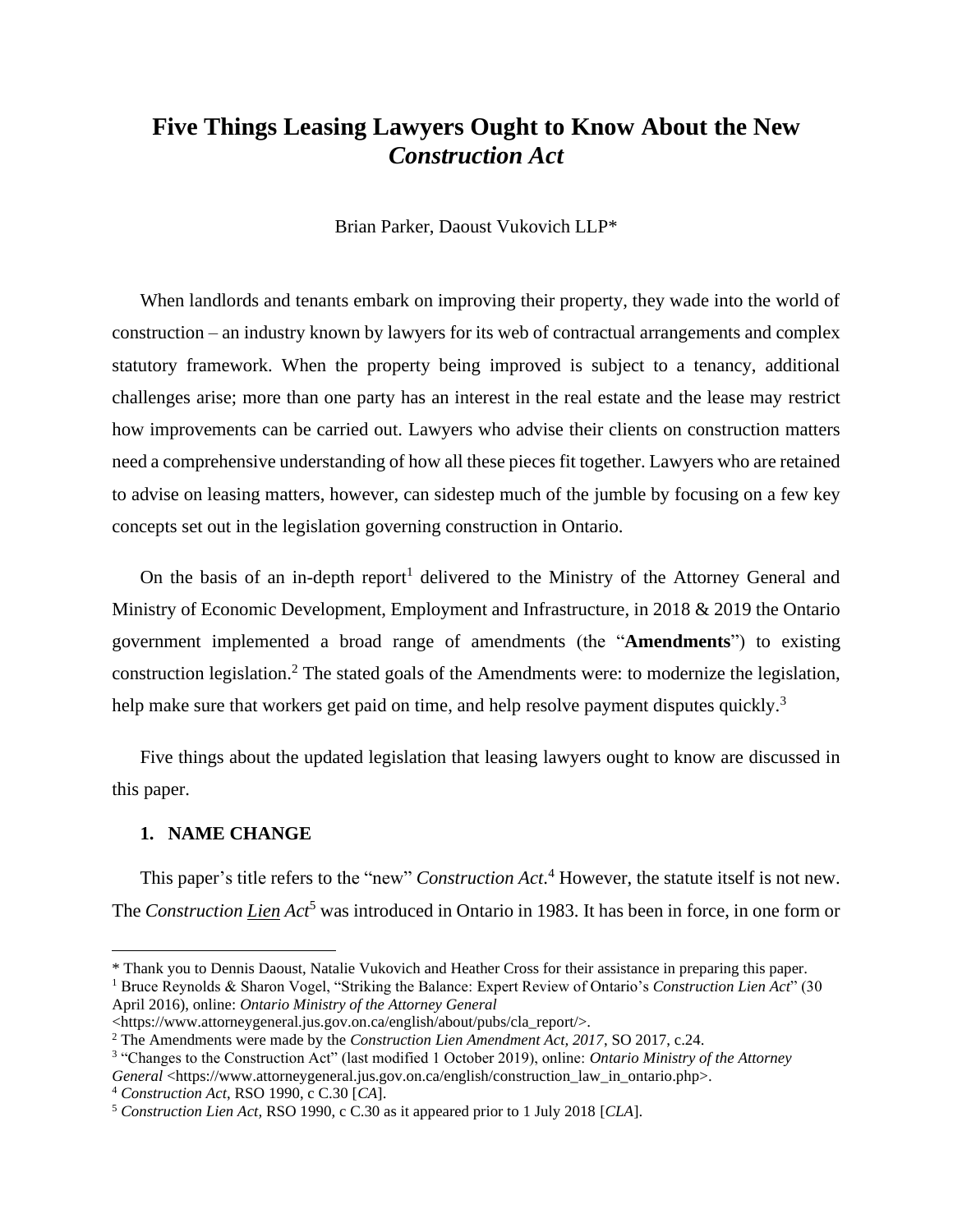another, ever since. However, the Amendments changed the name of the legislation, from the *Construction Lien Act* to the *Construction Act*. While the word "lien" was dropped from the name, the lien regime under the legislation was not. In fact, in many ways, the Amendments strengthened lien rights.

By way of reminder, a construction lien is statutory charge on an owner's interest in land in favour of those who supply labour, services or materials to an improvement of that land. Where a lien claimant remains unpaid, its ultimate remedy is the sale of the owner's interest to satisfy the  $debt.^6$ 

# **2. NO CHANGE TO DEFINITION OF "OWNER"**

# **(a) the definition**

The lien-creating provision of the *Construction Act* provides that "[a] person who supplies services or materials to an improvement ... has a lien upon the interest of the owner...".<sup>7</sup>

The definition of "owner" in the legislation is critical; it determines which interests in the improved land are subject to liens. The Amendments did not change this definition. Under the *Construction Act*, the definition of "owner" is:<sup>8</sup>

*any person… having an interest in a premises at whose request and,*

- *(a) upon whose credit, or*
- *(b) on whose behalf, or*
- *(c) with whose privity or consent, or*
- *(d) for whose direct benefit,*
- *an improvement is made to the premises…*

Accordingly, an "owner" need not be the registered or beneficial title holder of the parcel. A tenant that hires a contractor in respect of leasehold improvements, for example, will be an "owner" within the meaning of the legislation, such that the tenant's leasehold interest in the leased premises will be exposed to liens. Further, a landlord may fall within the definition of "owner"

<sup>7</sup> *CA*, *supra* note 4, s 14 [emphasis added].

<sup>6</sup> Halsbury's Laws of Canada (online), *Construction Law*, "Remedies: Liens: Introduction: General Purpose of Liens" (IV.5.(1)(a)) at HCU-120 "Purpose" (2021 Reissue).

<sup>8</sup> *Ibid*, s 1(1).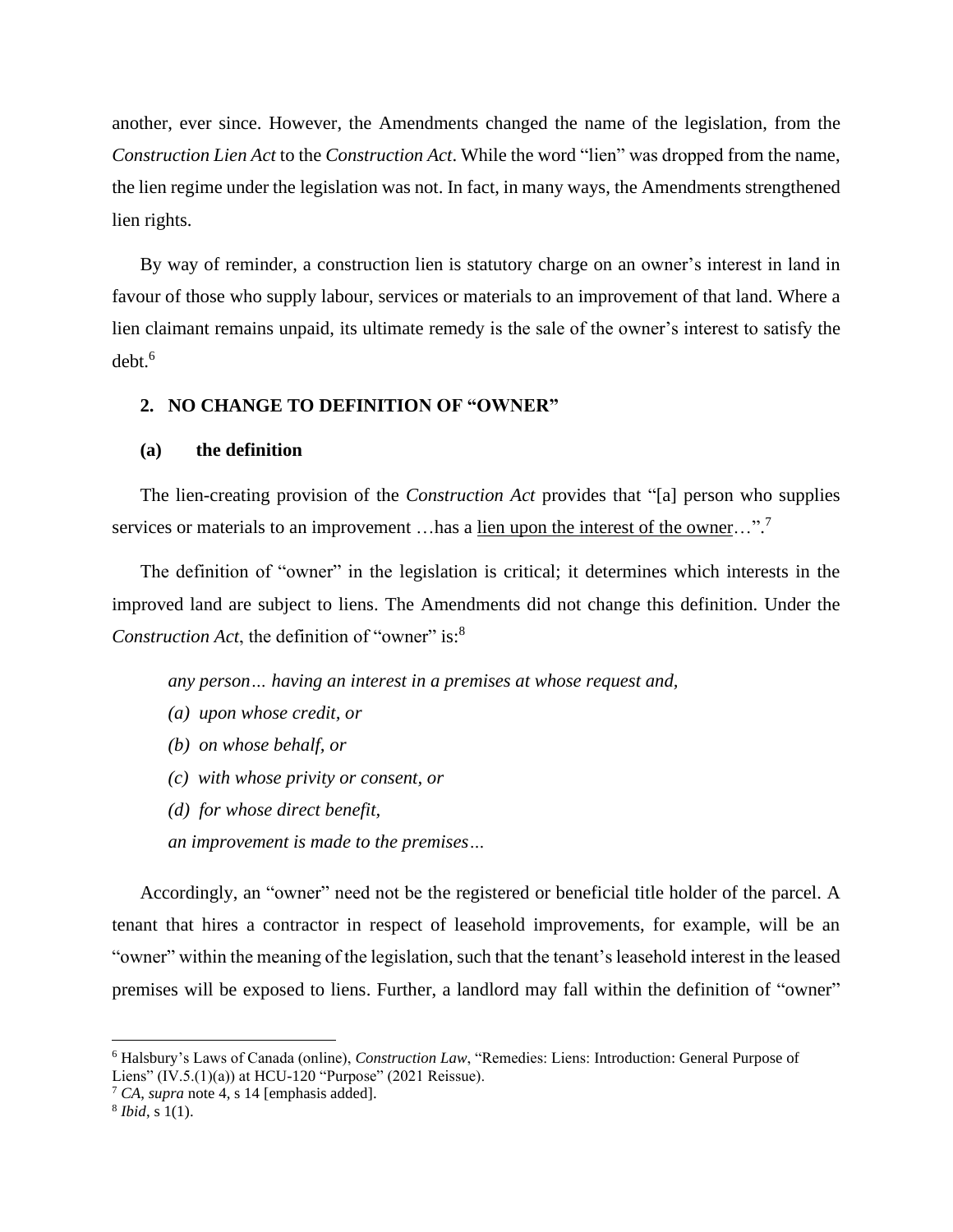with respect to the tenant's leasehold improvements. In such case, the landlord's reversionary interest in the improved premises will be exposed to liens as well.

# **(b) when is a landlord an "owner"?**

A review of judicial decisions on this topic demonstrates that whether a landlord meets the definition of "owner", in respect of improvements carried out by its tenant, depends on how involved the landlord is in the construction. Landlords get involved in their tenants' improvements to varying degrees. Any landlord would want, at the very least, to review its tenant's architectural plans. In many cases, a landlord's prior consent to those plans is required under the lease. Sometimes, landlords may be involved in financing the construction by agreeing to pay a "tenant improvement allowance". In some instances, landlords exercise a right to carry out portions of the tenant's work themselves, particularly where the work affects structural components or building systems that serve areas outside the premises. While there is no bright line marking precisely where a landlord crosses into the realm of "owner" in respect of its tenant's improvements, we have the following guidance from case law:

- a request may be express or implied $9$
- the absence of direct dealings is not determinative as to whether a "request" was  $made<sup>10</sup>$
- landlord approval of drawings/plans of the improvements is not a request  $11$
- mere knowledge of, or consenting to, the improvement is not a request  $12$
- simply providing a tenant allowance is not sufficient to meet the credit requirement<sup>13</sup>
- for it to have been done on a landlord's behalf, likely requires that the requesting party is acting as the landlord's agent<sup>14</sup>

<sup>9</sup> *Ravenda Homes Ltd. v. 1372708 Ontario Inc,* 2017 ONCA 834 at para 30.

<sup>10</sup> *Parkland Plumbing & Heating Ltd v Minaki Lodge Resort 2002 Inc*, 2009 ONCA 256 at para 67; *Roni Excavating Ltd. v. Sedona Development Group (Lorne Park) Inc*, 2015 ONSC 389.

<sup>11</sup> *Pinehurst Woodworking Co v Rocco*, [1986] OJ No 41, 13 OAC 121 (Ont SC H Ct J (Div Ct)) [*Pinehurst*]; *1276761 Ontario Ltd (cob GRM Contracting) v 2748355 Canada Inc*, [2006] OJ No 4740, 55 CLR (3d) 54 (Ont Sup Ct (Div Ct)), aff'g [2005] OJ No 2956 (Ont Sup Ct).

<sup>12</sup> *Roboak Developments Ltd v Lehndorff Corp,* [1986] OJ No 2681, 18 CLR 1 (Ont SC H Ct J) citing *MacDonald-Rowe Woodworking Co Ltd v MacDonald* (1963), 39 DLR (2d) 63, [1963] PEIJ No 4 (PEI SC).

<sup>13</sup> *Haas Homes Ltd v March Road Gym & Health Club Inc*, [2003] OJ No 2847, 29 CLR (3d) 243 (Ont Sup Ct) [*Haas Homes*].

<sup>14</sup> *Ibid*.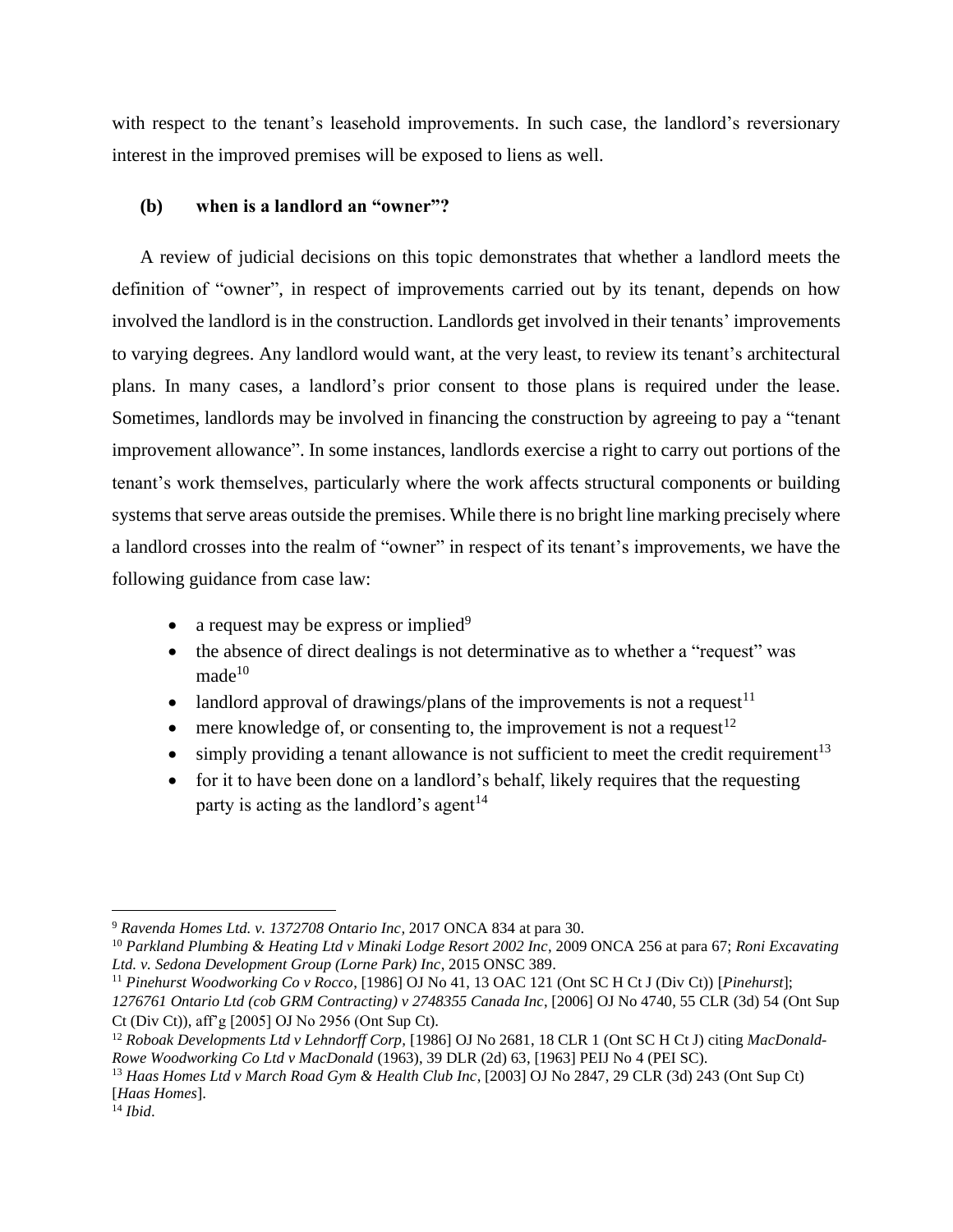- consent does not mean simply approving or consenting to the improvement. A "significant element of direct contractual dealing" is required to say the improvement was made with the landlord's privity or consent<sup>15</sup>
- the benefit that a landlord may acquire as a result of its reversionary interest in the improved premises does not, on its own, satisfy the "direct benefit" factor. Some benefit beyond that incident to a reversioner is required<sup>16</sup>

Accordingly, the case law supports the position that simply approving plans and providing a tenant improvement allowance, without more, will not make the landlord an "owner". However, it's not black and white. Landlords wishing to avoid liens ought to avoid dealing directly with the tenant's contractors and playing an active role in the tenant's improvement process.

# **(c) why does it matter?**

A lien that encumbers a landlord's reversionary interest in tenanted premises is problematic for a landlord for two reasons. First, the landlord's property is at risk of sale to satisfy the debt secured by the lien. Second, a lien may prejudice the priority of mortgages on the property<sup>17</sup>, and therefore, most mortgages require that the borrowing landlord keep title free from all liens. Landlords can expect a failure to do so will not only result in the mortgagee's refusal to provide any further advances under the mortgage loan, but will trigger the mortgagee's remedies – including its right to call the loan.

Liens that encumber a tenant's leasehold interest are problematic for landlords also. Although a lien against the leasehold does not expose the landlord's freehold to risk of sale, two other problems arise. First, when registering a lien, claimants often don't specify whether the lien is as against the tenant's leasehold interest only, or the landlord's reversionary interest only, or both. So even where a landlord's interest is not validly subject to the lien, a lien may appear on title without specifying to whose interest it attaches. Its appearance will likely be enough to disrupt the landlord's normal course of business with its mortgagee. Second, the Amendments did not change sections 19(2) – (4) of the legislation, which continue, under the *Construction Act*, to restrict the

<sup>15</sup> *Pinehurst*, *supra* note 11; *Haas Homes*, *supra* note 13 at paras 18,19; *Lincoln Mechanical Contractors v Cardillo*, 2011 ONSC 664 at para 30.

<sup>16</sup> *Pinehurst*, *supra* note 11*; DBM Heating & Air Conditioning Ltd v Lark Manufacturing Inc*, [1990] OJ No 319, 37 CLR 113 (Ont SC H Ct J).

<sup>&</sup>lt;sup>17</sup> *CA*, *supra* note 4, s 78 (the details of which are beyond scope of this paper).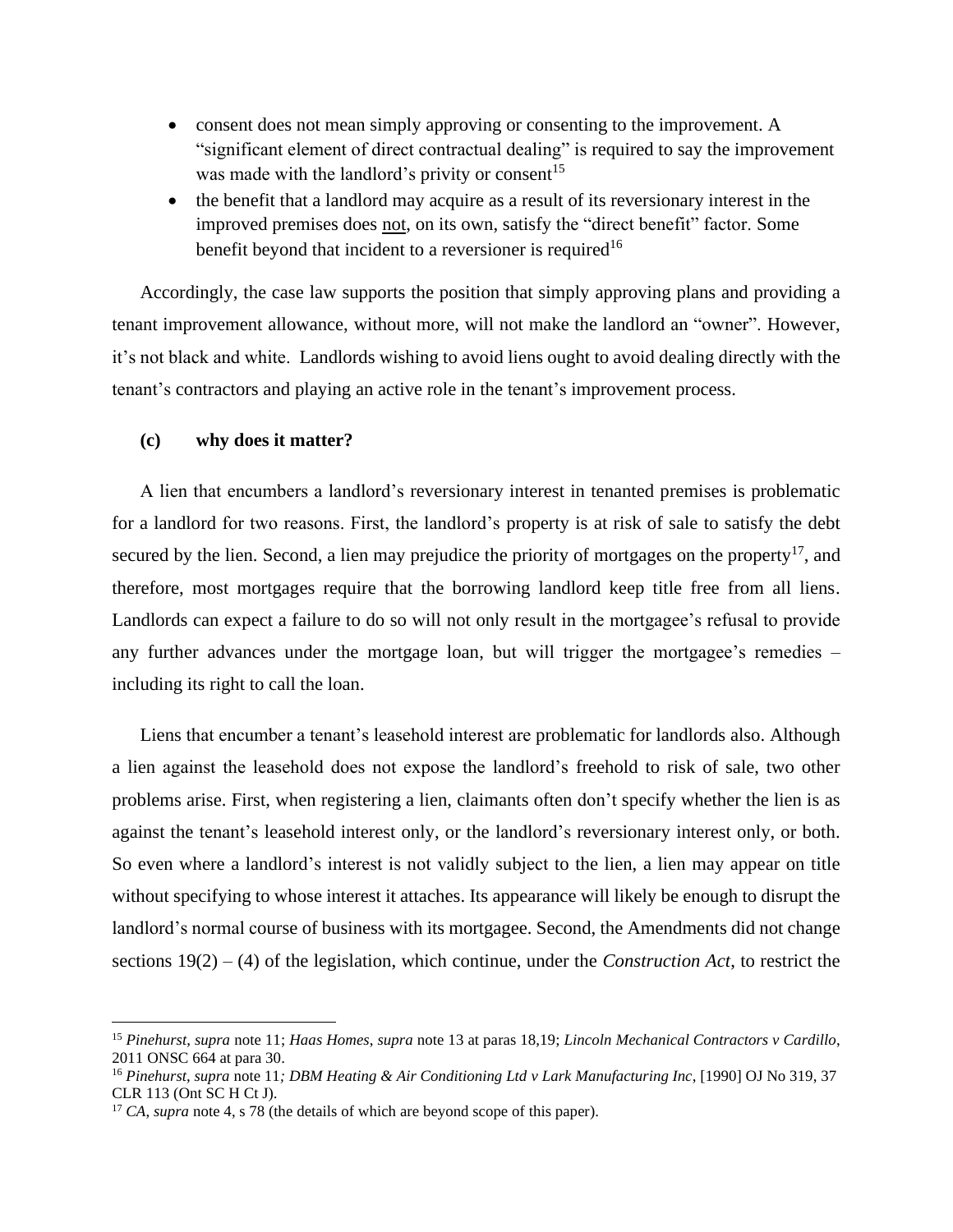remedies available to a landlord when its tenant's leasehold interest is subject to a lien. These sections provide as follows: $18$ 

*(2) No forfeiture of a lease to, or termination of a lease by, a landlord, except for nonpayment of rent, deprives any person having a lien against the leasehold of the benefit of the person's lien.*

*(3) Where a landlord intends to enforce forfeiture or terminate a lease of the premises because of non-payment of rent, and there is a claim for lien registered against the premises in the proper land registry office, the landlord shall give notice in writing of the intention to enforce forfeiture or terminate the lease and of the amount of the unpaid rent to each person who has registered a claim for lien against the premises.*

*(4) A person receiving notice under subsection (3) may, within ten days thereafter, pay to the landlord the amount of the unpaid rent, and the amount so paid may be added by that person to the person's claim for lien.*

In effect, where a tenant's leasehold interest is subject to a lien, a landlord cannot terminate the lease for a default other than non-payment of rent. For non-payment of rent, the landlord cannot terminate the lease until it has given the lien claimant a 10-day period to pay the rental arrears to keep the lease extant.

# **(d) what can be done?**

Since liens (whether on the landlord's interest or the tenant's interest) are problematic for landlords, it is typical for a lease to impose an obligation on the tenant to promptly remove from title liens arising from the tenant's work. A tenant's failure to satisfy this obligation typically triggers the landlord's right to remove the lien from title at the tenant's expense. To do so, a landlord may bring an ex parte motion, pursuant to section 44 of the *Construction Act*, to vacate (or "bond-off") the lien by paying into court the full amount claimed as owing, plus 25% (up to a maximum of \$250,000. Note: this maximum was increased in the Amendments from \$50,000) as

<sup>18</sup> *CA*, *supra* note 4, s 19(2)-(4).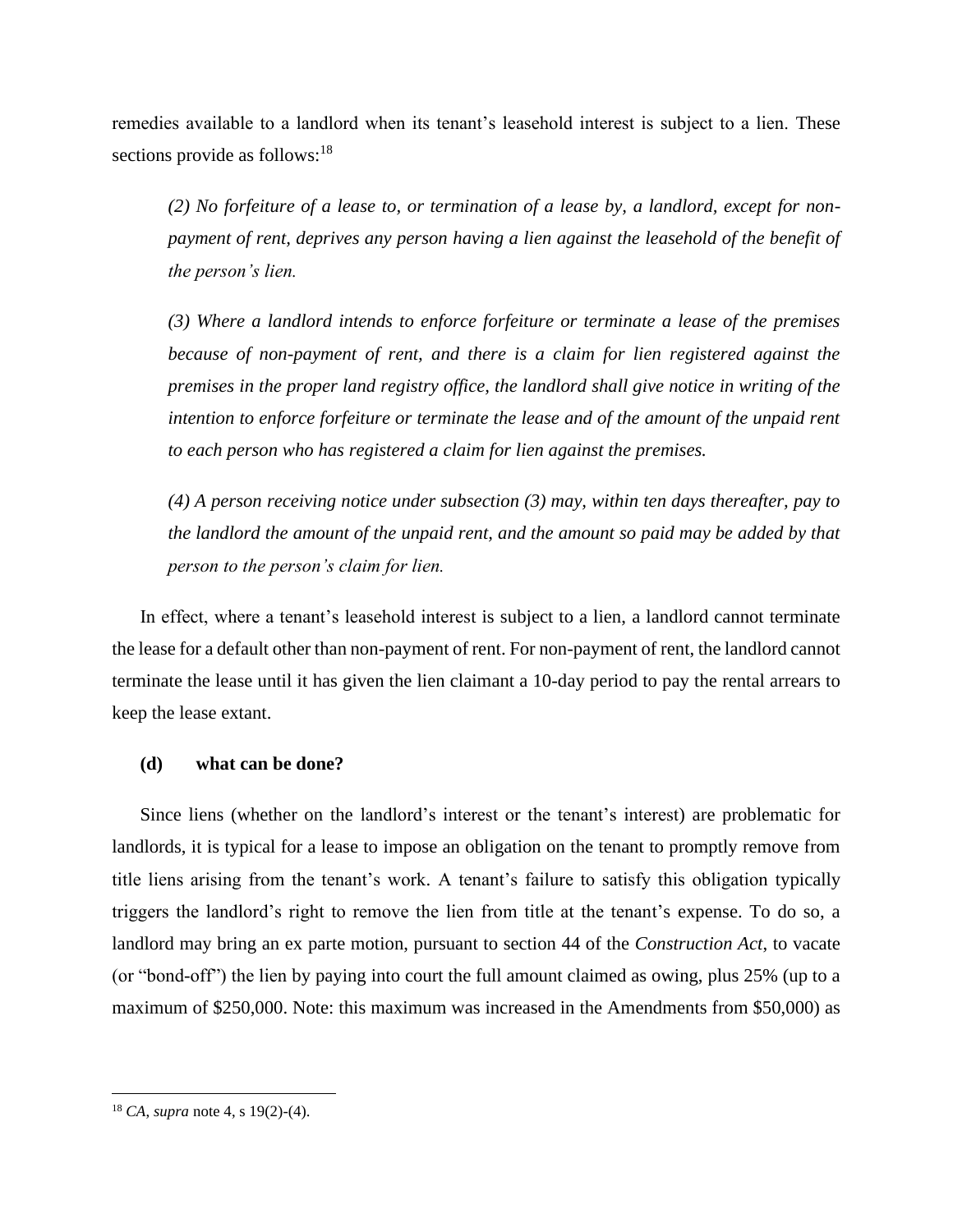security for costs.<sup>19</sup> The landlord will then seek to recover from the tenant, the amount paid into to court, plus legal fees to bring the motion.

Vacating a lien in this manner is not without risk to the landlord, as the amount paid into court serves as substitute security for the lien. If the landlord is unable to recover from the tenant the amount paid into court, the landlord will have exposed its own money to the lien claim. Accordingly, landlords may be reluctant to take this approach. On the other hand, vacating a lien may serve as an opportunity to turn a non-monetary default (i.e., the tenant's failure to have the lien removed promptly) in respect of which section 19(2) prevents the landlord from terminating the lease, into a monetary default, for which the landlord may terminate (subject to providing the lien claimant with the notice and cure period set out sections 19(3) and (4)). While this "monetising the breach" approach may be good strategy for a landlord in certain circumstances, it has not been established in case law that amounts payable to the landlord as reimbursement for the cost of vacating the lien will constitute "rent" within the meaning of the legislation.<sup>20</sup>

# **3. AMENDED SECTION 19(1) REGARDING TENANT'S WORK**

#### **(a) allowances expose landlords to liens**

Before the Amendments, section 19(1) set out a regime whereby a landlord's interest in leased premises improved by its tenant was subject to a lien, to the same extent as the tenant's leasehold interest, provided the contractor gave the landlord notice of the improvement and the landlord did not, within 15 days, respond advising that it assumed no responsibility.<sup>21</sup>

Save your stamps! The Amendments deleted this notice and reply-notice regime, replacing it with an entirely new concept. Section 19(1) now provides that a landlord's interest in leased premises improved by its tenant is subject to liens arising from the tenant's improvement to the extent of 10% of the tenant allowance or inducement payable under the lease. More precisely, the new section 19(1) states:  $22$ 

<sup>19</sup> *CA*, *supra* note 4, s 44.

<sup>20</sup> See *Pickering Square Inc v Trillium College Inc*, 2014 ONSC 2629, aff'd 2016 ONCA 179 where the Ontario Superior Court distinguished "rent" within the meaning of the *Real Property Limitations Act*, RSO 1990, c L15 from "Rent" as defined in the lease.

<sup>&</sup>lt;sup>21</sup> *CLA*, *supra* note 5, s 19(1) as it appeared on 30 June 2018.

<sup>22</sup> *CA*, *supra* note 4, s 19(1).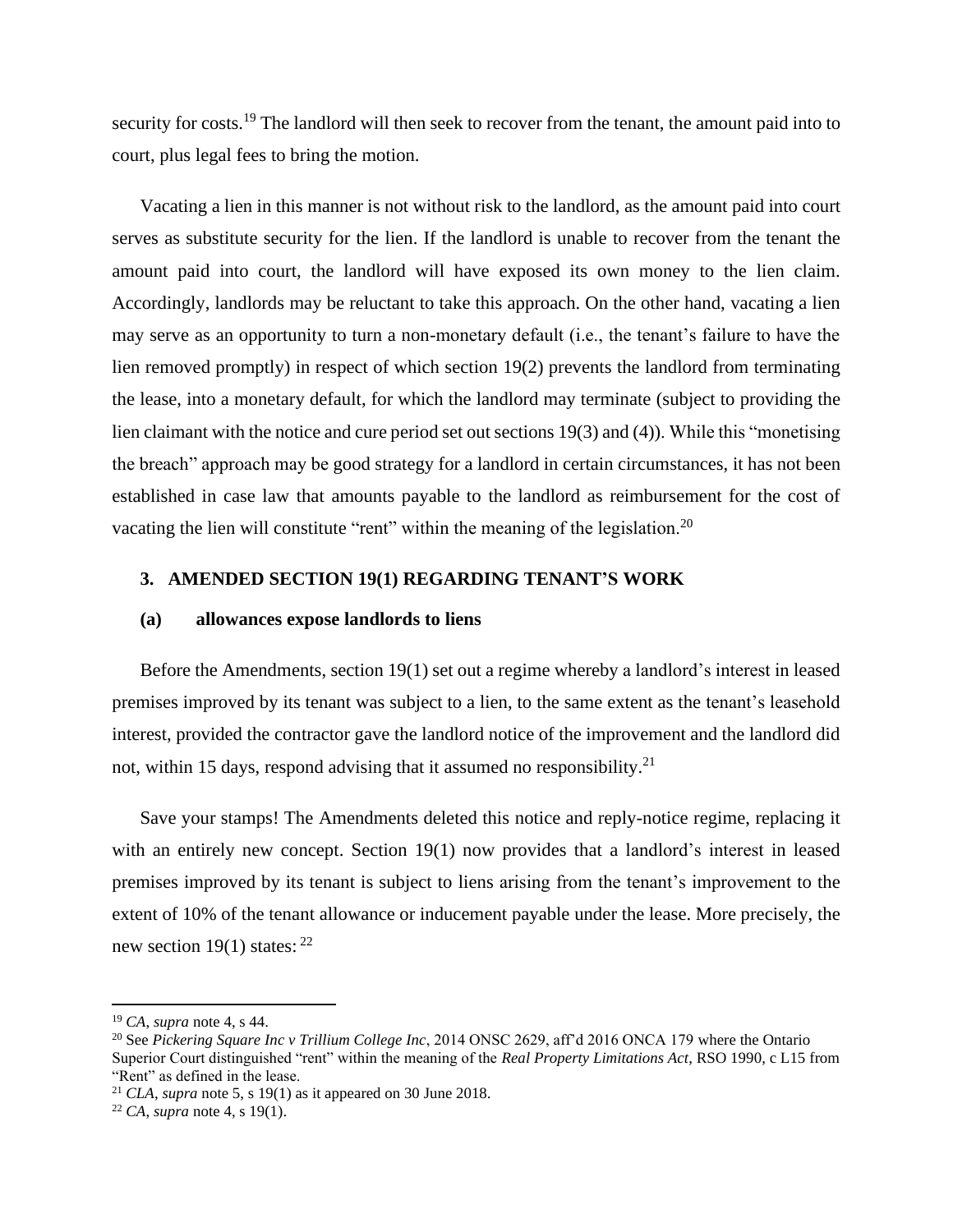*If the interest of the owner to which a lien attaches is leasehold, and if payment for all or part of the improvement is accounted for under the terms of the lease or any renewal of it, or under any agreement to which the landlord is a party that is connected to the lease, the landlord's interest is also subject to the lien, to the extent of 10 percent of the amount of such payment.*

Accordingly, even where a landlord is clearly not an "owner" and its only involvement in the tenant's improvement is the commitment to provide an allowance, the landlord's interest will be exposed to the lien to the extent of 10% of the allowance.

## **(b) allowance holdbacks?**

Given a landlord's exposure for 10% of the allowance, it would be prudent of the landlord to holdback at least that amount from any payments to the tenant until it is clear that the landlord will not be liable for any liens relating to the tenant's work. This holdback resembles the 10% mandatory holdback on progress payments under a construction contract (whereby 10% of the amount due under each instalment payment to the contractor as work proceeds is held back, and provided there are no liens, the aggregate holdback is released to the contractor when certain completion milestones are reached). The creation of lien exposure in the amount of 10% of the allowance suggests a similar progressive holdback ought to be applied to release of the tenant allowance. For example, where a lease calls for the allowance to be paid in instalments, section 19(1) suggests that a landlord should holdback 10% of each instalment, as security for its potential liability to lien claims under section 19(1). In fact, if a landlord is trying to retain 10% of the allowance as security to indemnify itself for any liens that may arise, it need only ensure that it doesn't release 10% of the allowance until it's confident there are no liens. It could pay up to 90% of the allowance at any point.

### **(c) how much to holdback?**

Landlords seeking to hold back from the allowance sufficient security to protect their interests from a lien arising from the tenant's work ought to consider whether 10% of the allowance is enough. As discussed above, vacating a lien requires that the motioning party pay the "full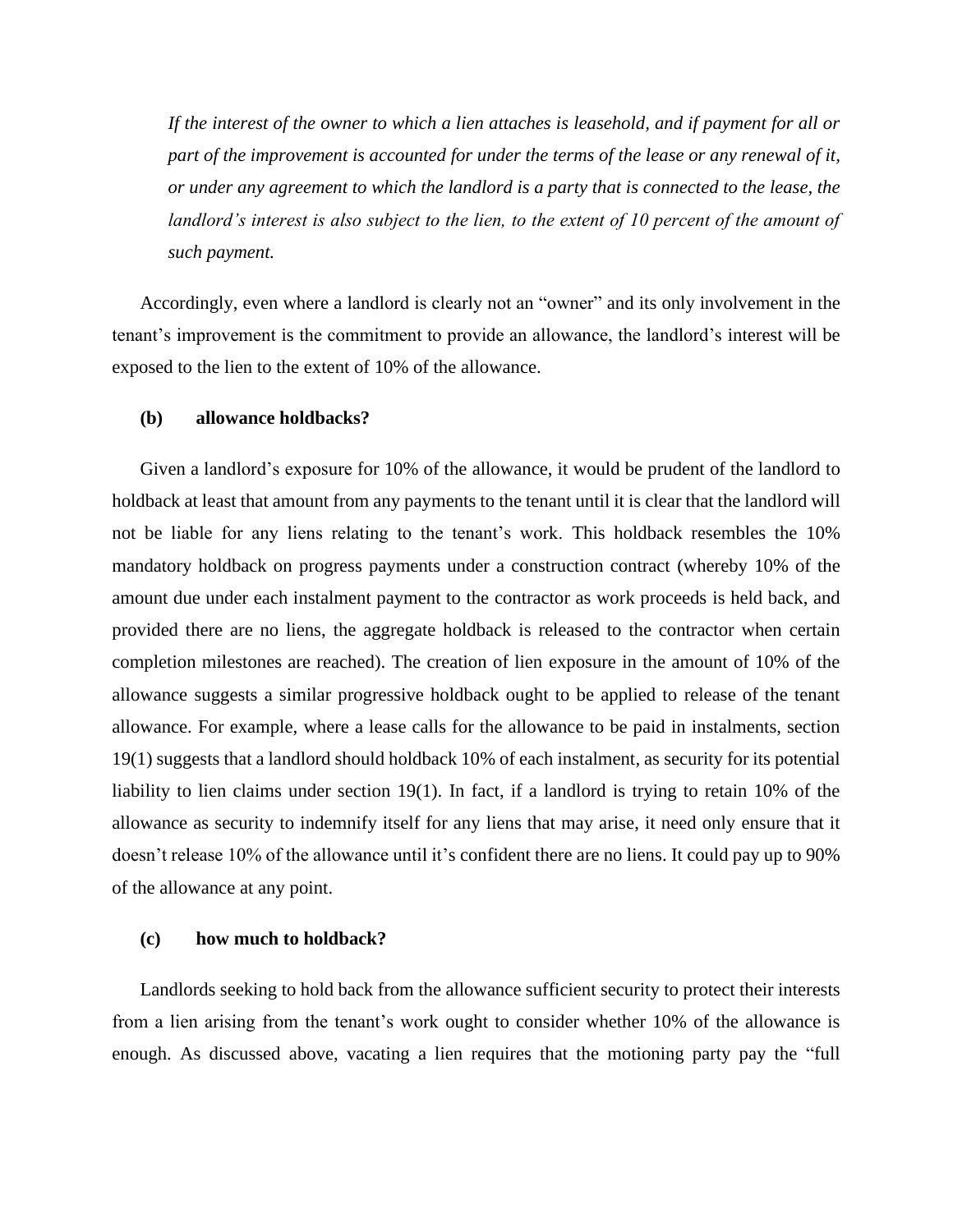amount<sup>"23</sup> of the lien into court, together with 25% as security for costs. The amount of the lien is not related to the amount of the allowance (or 10% of it). In fact, the lien amount could vastly exceed the entire allowance, and that is without taking into account 25% as security for costs and the cost of bringing the motion. In bringing a motion to vacate a lien, the landlord may argue that the full amount of the lien as it relates to the landlord's interest is capped at 10% of the allowance,  $^{24}$ and so it should be permitted by the court to vacate only that portion of the lien. If that argument is accepted by the court (bearing in mind that we have no case law on the new section 19(1) to consider), then 10% of the allowance would cover the lien amount. But the landlord would still have to reach into its own pocket to initially fund the 25% security for costs, not to mention the legal fees for bringing the motion.

Where the lease permits the landlord to effect a discharge of the lien by payment of the amount claimed directly to the lien claimant, 10% of the allowance would likely be sufficient security. It's worth noting, however, that section 19(1), does not expressly limit a landlord's total liability to liens arising from tenant improvements to 10% of the allowance. Rather, it says that the "the landlord's interest is also subject to the lien, to the extent of 10 percent of the amount of [the allowance]<sup>225</sup>. Where there is more than one lien arising from the tenant's improvement, the wording of section 19(1) leaves open the argument that each such lien claim is secured against the landlord's interest in the premises to the extent of 10% of the allowance – an outcome which runs contrary to the recommendations in the report<sup>26</sup> that prompted the Amendments. All of which explaining why the most cautious landlord will not agree to pay out any portion of an allowance until all lien periods have expired.

# **(d) conditions of release**

Releasing the amount that the landlord is holding back as security against liens ought to be conditional on confirmation that liens may no longer be registered in respect of the tenant's improvements. This means waiting the entire period during which liens may be registered, which

<sup>23</sup> *CA*, *supra* note 4, s 44(1)(c).

<sup>&</sup>lt;sup>24</sup> Assuming the only basis for the lien is section 19(1) of the *CA* (i.e., that the claimant is not also arguing that the landlord is an "owner").

<sup>25</sup> *CA*, *supra* note 4, s 19(1).

<sup>26</sup> Reynolds & Vogel, *supra* note 1.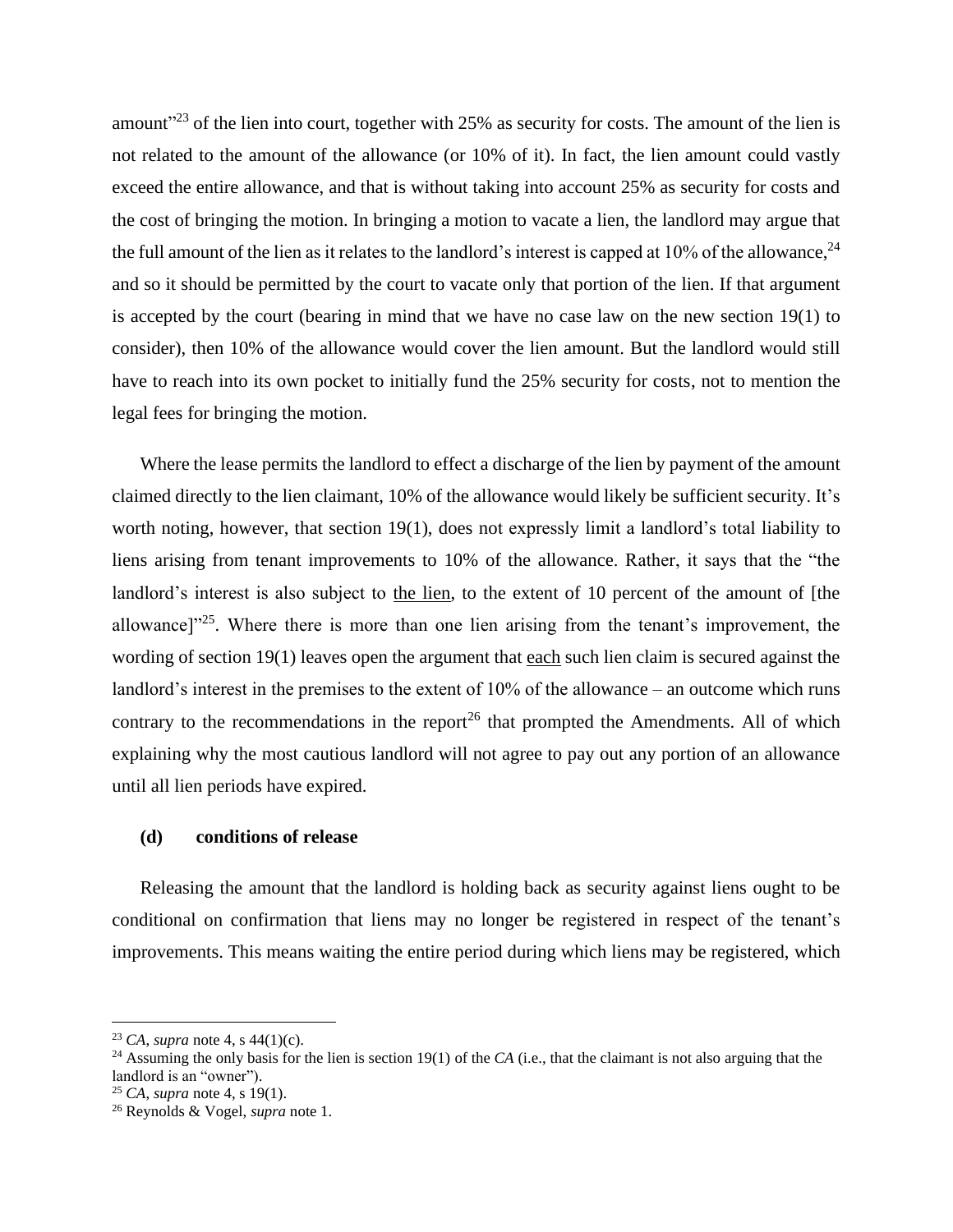following the Amendments, is 60 days after total completion of the project.<sup>27</sup> Withholding the entire allowance until such time may not be acceptable to tenants. The tenant may argue that its legitimate need for part of the allowance as cash flow, outweighs the risk that the landlord will need the entire allowance to discharge liens. A landlord may barter withholding only a portion of the allowance for the right to discharge liens by payment directly to the lien claimant. This way, the landlord mitigates against the additional expenses that accompany vacating liens by payment into court.

Tenants are cautioned to carefully review the conditions to release of the allowance. A common condition is that the "lien period has expired with no liens having been registered". If a lien is registered (something which the tenant cannot prevent from occurring), the foregoing condition cannot be satisfied, ever. On the plain wording of the condition, the allowance would not be payable, even where the tenant satisfied its obligation to promptly have such lien removed. It is unlikely that the parties intend this outcome. A more precise way to state the parties' presumed intention is that "on the day following the period during which liens may be registered in relation to the tenant's work there are no such registered liens." That way, any liens that have come and gone will not prejudice releasing the remaining balance of the allowance.

# **4. DISCLOSURE OBLIGATIONS**

Lien claimants, trust beneficiaries and mortgagees have long had the right under the *Construction Lien Act* to compel owners and contractors to disclose information and documentation relating to the construction contract, as such parties may require this information to enforce their rights under the legislation. In response to the new exposure of a landlord under section 19(1) brought about by the Amendments, landlords are now also subject to disclosure obligations. Section 39(1).4 of the *Construction Act* provides:<sup>28</sup>

*Any person having a lien or who is the beneficiary of a trust under Part II or who is a mortgagee may, at any time, by written request, require information to be provided within a reasonable time, not to exceed twenty-one days… [b]y a landlord whose interest in a premises is subject to a lien under subsection 19 (1), with:*

<sup>27</sup> *CA*, *supra* note 4, s 31 (note: the Amendments increased this from 45 days, see *Construction Lien Amendment Act, 2017*, SO 2017, c. 24, s 26).

<sup>28</sup> *CA*, *supra* note 4, s 39(1).4.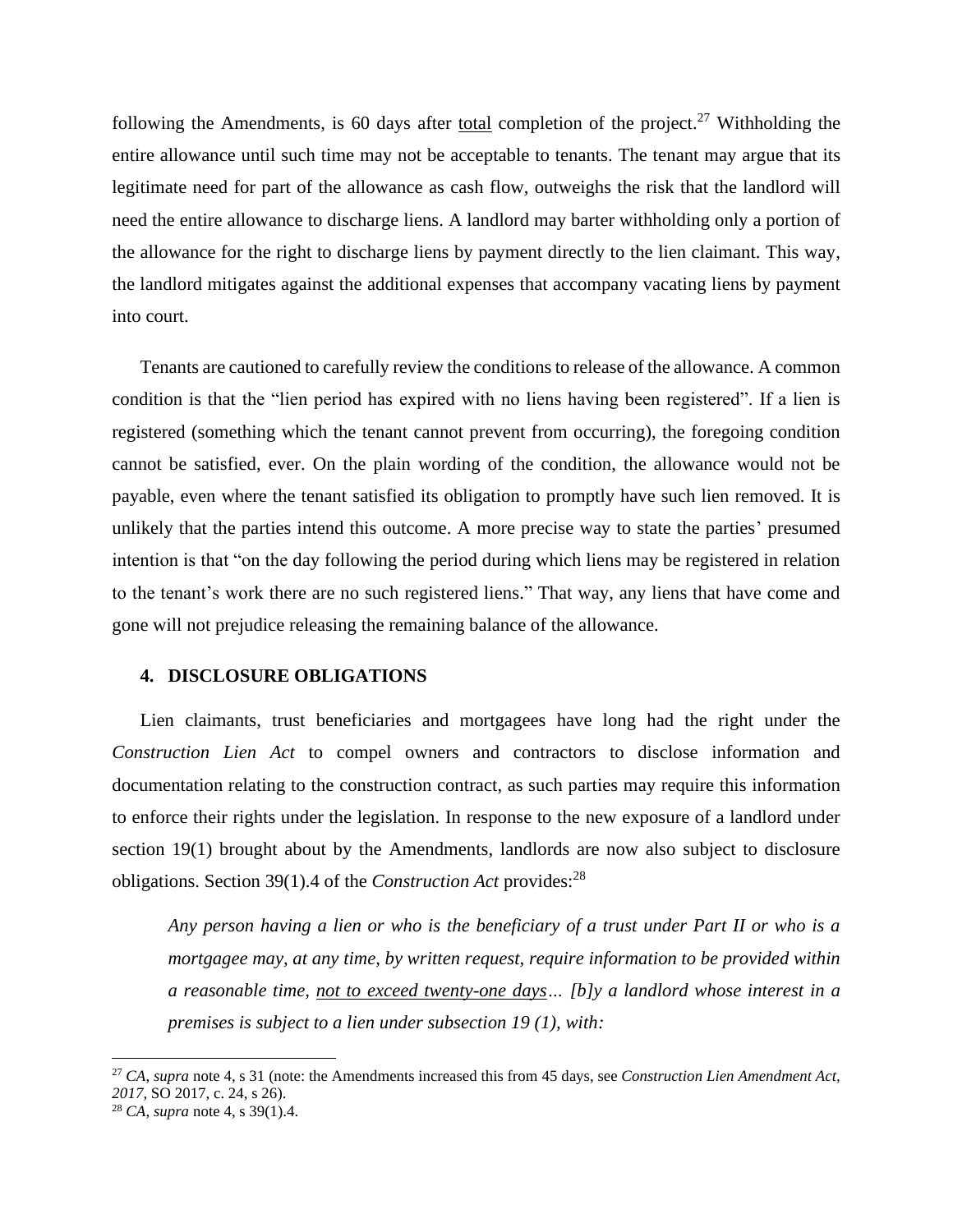*(i) the names of the parties to the lease,*

*(ii) the amount of the payment referred to in subsection 19 (1), and*

*(iii) the state of accounts between the landlord and the tenant containing the information listed in subsection (4.1)*

Subsection 39(4.1) lists the following information:<sup>29</sup>

- *1) The price of the services or materials that have been supplied under the contract or subcontract.*
- *2) The amounts paid under the contract or subcontract.*
- *3) In the case of a state of accounts under paragraph 4 of subsection (1), which of the amounts paid under the contract or subcontract constitute any part of the payment referred to in subsection 19(1).*
- *4) The amount of the applicable holdbacks.*
- *5) The balance owed under the contract or subcontract.*
- *6) Any amount retained under section 12 (set-off by trustee) or under subsection 17 (3) (lien set-off).*
- *7) Any other information that may be prescribed.*

A party that fails to provide the information within the maximum 21-day deadline, or knowingly or negligently misstates the information, is liable to the requesting party for any damages suffered as a result.<sup>30</sup> As well, a requesting party can obtain a court order compelling the required disclosure and payment of legal costs for such order on a substantial indemnity basis.<sup>31</sup>

It is presumed that the drafters of the Amendments only meant to require "a landlord whose interest in a premises is subject to a lien under subsection  $19(1)^{32}$  to provide the information in  $39(4.1)$ .3 (and maybe  $39(4.1)$ .7, i.e., "Any other information that may be prescribed"),  $33$  since a landlord that is not actively engaged in the construction project (i.e., a landlord that is not also an "owner" and whose involvement in the lien arises pursuant to section 19(1)) would likely not have

<sup>29</sup> *Ibid*, s 39(4.1).

<sup>30</sup> *Ibid*, s 39(5).

<sup>31</sup> *Ibid*, s 39(6).

<sup>32</sup> *Ibid*, s 39(1).4.

<sup>&</sup>lt;sup>33</sup> As of the date of writing, no information has been prescribed under this section.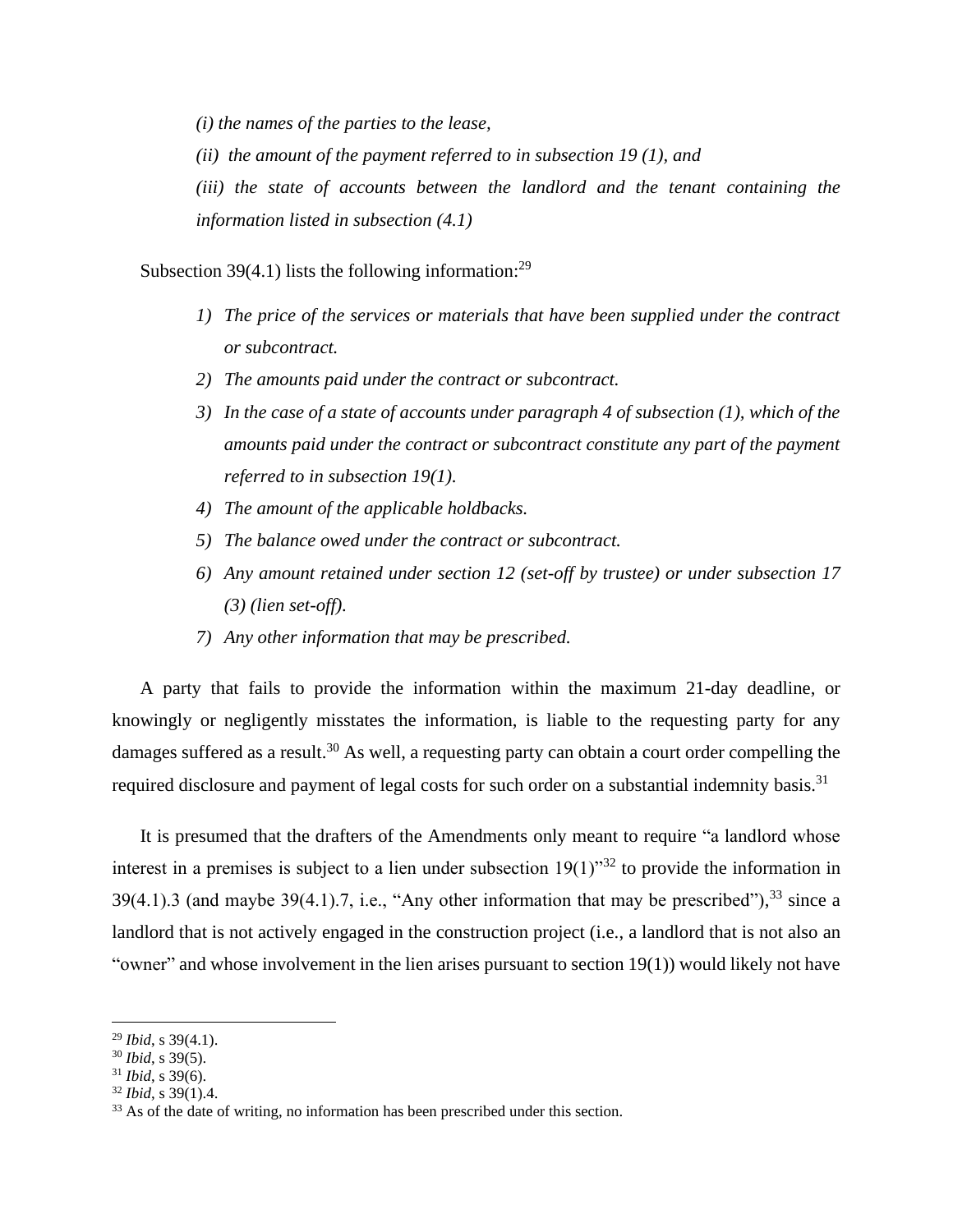knowledge of, or access to, the rest of the listed information, which addresses payment details relating to the construction contract. So far there have been several corrections to the Amendments.<sup>34</sup> This provision, however, remains as is.

# **5. TRANSITION PROVISIONS**

The Amendments came into force in two stages. The first set, addressing construction lien and holdback rules, came into force on July 1, 2018. The second set, addressing timing for payment and dispute resolution,<sup>35</sup> came into force on October 1, 2019. All the changes discussed in parts 1 - 4 of this paper came into effect in the first stage, on July 1, 2018. For the most part, construction contracts entered into after this date will be subject to the Amendments. However, there is a little wrinkle that leasing lawyers ought to know about.

Section 87.3(1) of the *Construction Act* provides as follows: <sup>36</sup>

*This Act and the regulations, as they read on June 29, 2018, continue to apply with respect to an improvement if, (a) a contract for the improvement was entered into before July 1, 2018… or (c) in the case of a premises that is subject to a leasehold interest that was first entered into before July 1, 2018, a contract for the improvement was entered into or a procurement process for the improvement was commenced on or after July 1, 2018 and before the day subsection 19(1) of Schedule 8 to the Restoring Trust, Transparency and Accountability Act, 2018 came into force* [being December 6, 2018].

This complicated transition rule arose because subsection  $87.3(1)(c)$  initially stated that the Amendments did not apply to an improvement if the improved premises is subject to a lease that was entered into before July 1, 2018.<sup>37</sup> Given that leases are frequently long-term relationships, this meant that well after the Amendments came into effect, improvements to leased premises may be subject to the pre-Amendment legislation, regardless of when the construction was taking place. This issue was corrected by subsequent legislation<sup>38</sup> that makes the timing of construction a

<sup>34</sup> By virtue of the *Smarter and Stronger Justice Act, 2020,* SO 2020, C. 11, *Protecting What Matters Most Act (Budget Measures), 2019*, SO 2019, C. 7, and *Restoring Trust, Transparency and Accountability Act, 2018*, SO 2018, c.17, Schedule 8 [*Restoring Trust Act*].

<sup>35</sup> *CA*, *supra* note 4, Part I.1 (Prompt Payment) & Part II.1 (Construction Dispute Interim Adjudication). <sup>36</sup> *Ibid*, s 87.3(1).

<sup>37</sup> *CA*, *supra* note 4 as it appeared between 1 July 2018 and 5 December 2018.

<sup>38</sup> *Restoring Trust Act*, *supra* note 34, Schedule 8.